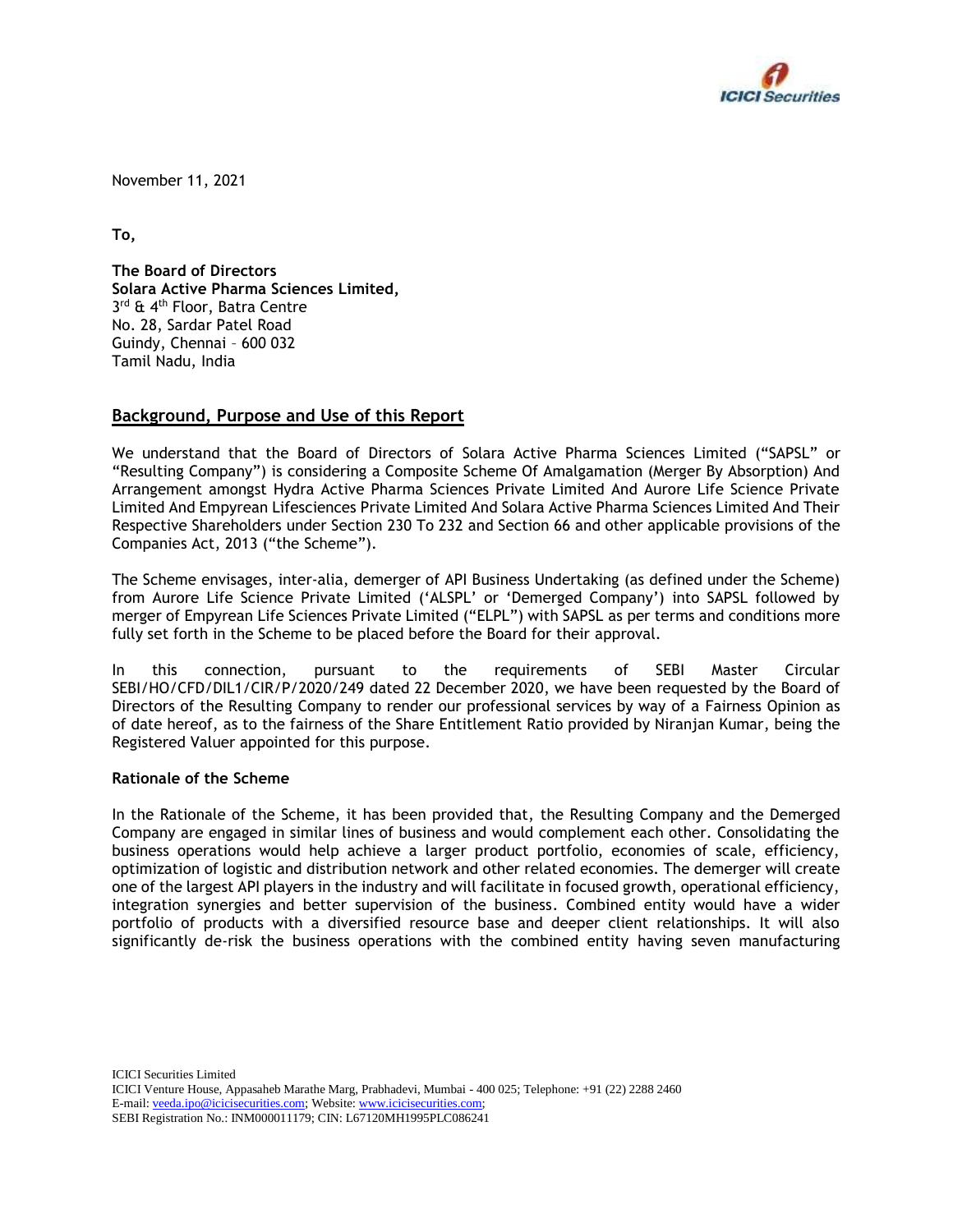

facilities, two Research & Development Centres and footprint in 75 + countries enabling a wider market reach and customer offerings.

The demerger would Improve organizational capability and leadership, arising from the pooling of human capital who have the diverse skills, talent and vast experience to compete successfully in an increasingly competitive industry. The combined entity would have greater access to different market segments and the addition of new products in the portfolio would improve the competitive position of the combined entity.

The Consolidation would add new Research and Development capabilities, new products pipeline and capabilities and would also bring in large Contract Research and Manufacturing business innovator relationship. It will also result in financial resources being efficiently merged and pooled leading to more effective and centralized management of funds, greater economies of scale, stronger base for future growth and reduction of administrative overheads.

Finally, the synergies arising out of consolidation of business will lead to enhancement of net worth of the combined business and enhancement in earnings and cash flow would optimize the shareholders' value.

#### **Limitation of Scope & Review**

Our report is subject to the scope limitations detailed hereinafter. As such the report is to be read in totality, and not in parts, in conjunction with the relevant documents referred to therein.

Our opinion and analysis is limited to the extent of review of documents as provided to us by the Resulting Company and Demerged Company Demerged Company, including the Share Entitlement Ratio prepared by Niranjan Kumar, Registered Valuer and a draft of the Scheme. In addition to the documents shared, we have also obtained such other information and explanations, which were considered relevant for the purpose of our analysis. Our work does not constitute an audit, due diligence or certification of the historical financial statements in relation to the Resulting Company and /or Demerged Company Demerged Company. Accordingly, we are unable to and do not express an opinion on the accuracy of any financial information referred to in this report.

Our analysis and results are specific to the purpose of the exercise of giving our fairness opinion on the Share Entitlement Ratio for the Scheme, it may not be valid for any other purpose or if provided on behalf of any other entity. In particular, we do not express any opinion as to the value of any asset of the Resulting Company and Demerged Company Demerged Company, whether at the current prices or in the future.

Our analysis and results are also specific to the date of this report and based on information till date hereof. This report is issued on the understanding that the Resulting Company and/or Demerged Company have drawn our attention to all the matters, which they are aware of concerning the financial position of the Resulting Company and /or Demerged Company, their businesses, and any other matter, which may have an impact on our opinion, on the Share Entitlement Ratio for the Proposed Scheme, including any significant changes that have taken place or are likely to take place in the financial position of the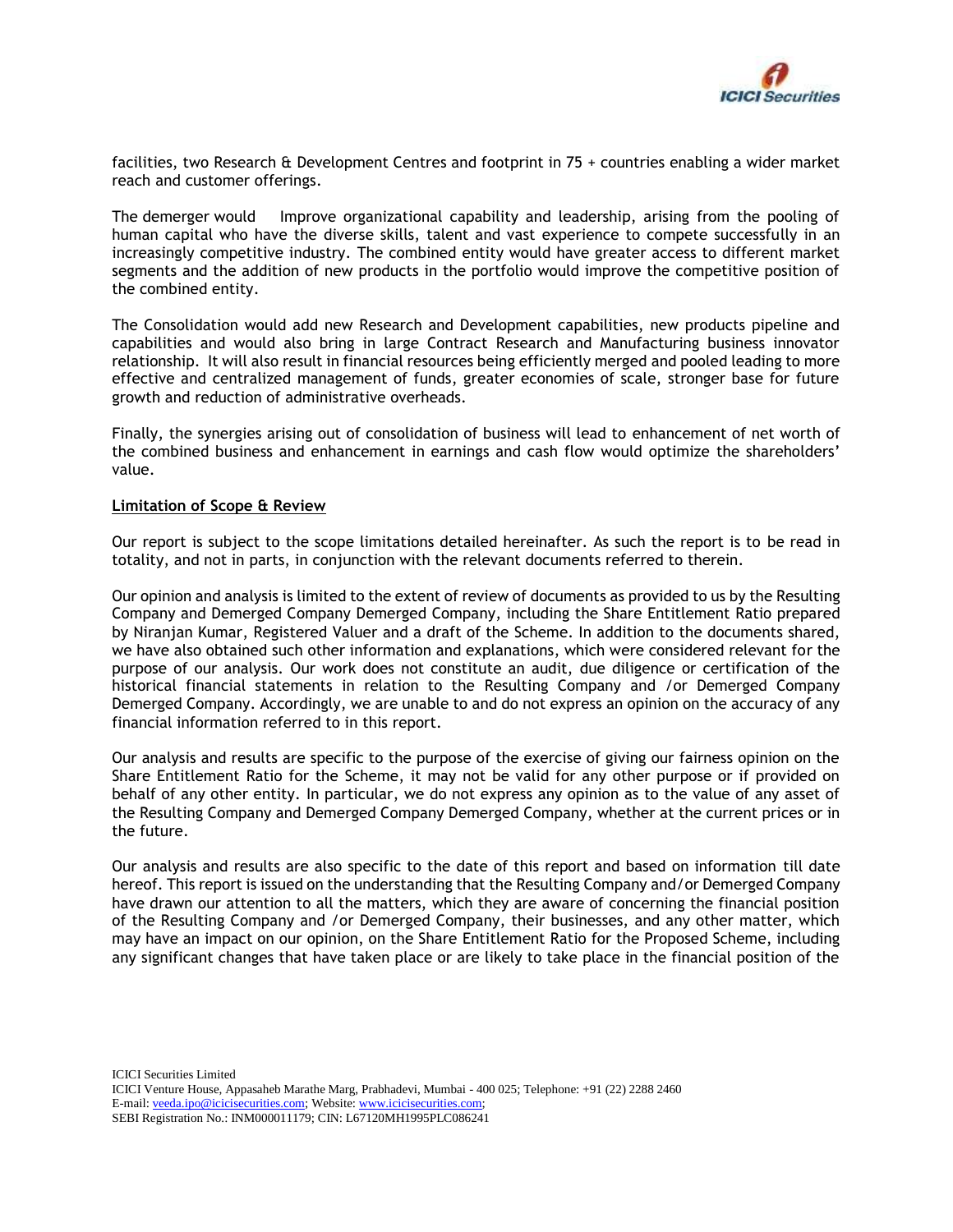

Resulting Company and/or Demerged Company or subsequently. We have no responsibility to update this report for events and circumstances occurring after the date of this report.

In the course of the present exercise, we were provided with both written and verbal information, including financial data. The terms of our engagement were such that we were entitled to rely upon the information provided by the Resulting Company and /or Demerged Company without detailed inquiry. We have also been given to understand by the management of the respective Resulting Company and /or Demerged Company that it has not omitted any relevant and material factors. Accordingly, we do not express any opinion or offer any form of assurance regarding its accuracy and completeness. We assume no responsibility whatsoever for any errors in the above information furnished by the Resulting Company and /or Demerged Company and their impact on the present exercise.

We express no opinion whatsoever and make no recommendation at all to the Resulting Company and /or Demerged Company underlying its decision to the effect the Scheme or as to how the shareholders of equity shares or secured or unsecured creditors of the Resulting Company and /or Demerged Company should vote at their respective meetings held in connection with the Scheme. We do not express and should not be deemed to have expressed any views on any other terms of the Scheme.

We also express no opinion and accordingly accept no responsibility or as to the prices at which the equity shares of Resulting Company and /or Demerged Company will trade at any time, including subsequent to the date of this opinion.

Our report is not and should not be construed as our opining or certifying the compliance of the Scheme with the provisions of any law including companies, taxation and capital market related laws or as regards any legal implications or issues arising from such Scheme.

This report is intended only for the sole use and benefit of the Board of Directors of the Resulting Company in connection with its consideration of the Scheme for the purpose of obtaining judicial and regulatory approvals and may not be relied upon by any other person and may not be used or disclosed for any other purpose without obtaining our prior written consent. We are not responsible in any way to any other person/party for any decision of such person or party based on this report. Any person / party intending to provide finance/invest in the shares/business of any of the Resulting Company and /or Demerged Company or their subsidiaries/joint ventures/associates shall do so after seeking their own professional advice and after carrying out their own due diligence procedures to ensure that they are making an informed decision. It is hereby notified that any reproduction, copying or otherwise quoting of this report or any part thereof, other than in connection with the Scheme as aforesaid can be done only with our prior permission in writing. We acknowledge that this report will be shared to the extent as may be required, with the relevant stock exchanges, advisors of the Resulting Company and/or Demerged Company in relation to the Scheme, as well as with the statutory authorities.

In the ordinary course of business, ICICI Securities Limited and its affiliates is engaged in securities trading, securities brokerage and investment activities, as well as providing investment banking and investment advisory services. In the ordinary course of its trading, brokerage and financing activities, any member of lClCl Securities Limited may at any time hold long or short positions, and may trade or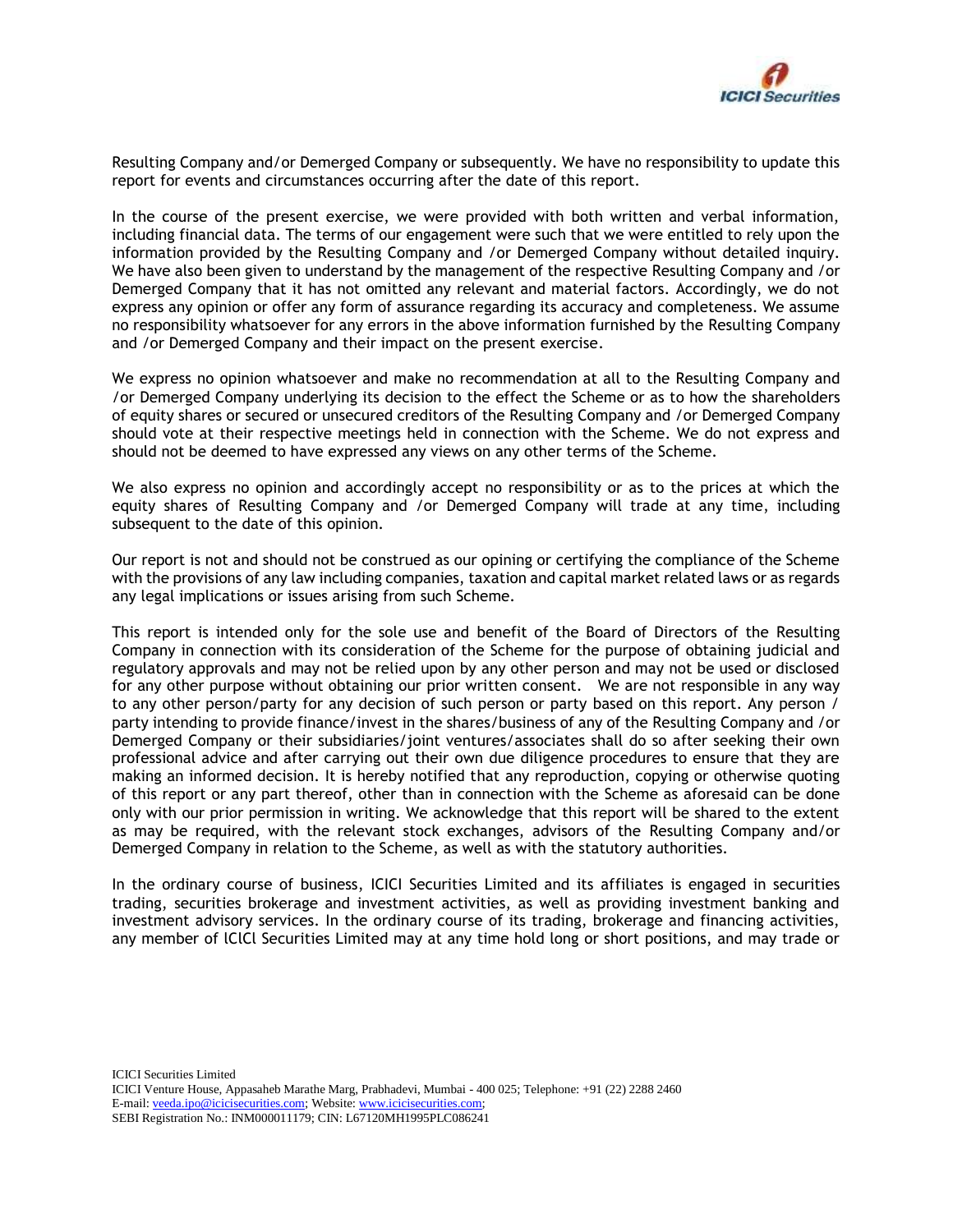

otherwise effect transactions, for its own account or the accounts of customers, in debt or equity securities or senior loans of any company that may be involved in the Scheme.

### **Our Recommendation**

As stated in the Share Entitlement Report by Niranjan Kumar, Registered Valuer, the following Share Entitlement Ratio has been recommended:

#### **1. To the equity shareholders of ALSPL**

*1,122 equity shares of SAPSL having face value of INR 10 each fully paid up shall be issued for every 10,000 equity shares held in ALSPL having face value of INR 10 each fully paid up.* 

## **2. To the equity shareholders of ELPL**

*ELPL is a wholly owned subsidiary of ALSPL. Upon Part IV of the Scheme becoming effective whereby API Business Undertaking of ALSPL together with investment held by ALSPL in ELPL shall demerge into SAPSL, ELPL shall become a wholly owned subsidiary of SAPSL. Therefore, the shares held by SAPSL (post effectiveness of Part IV of the Scheme) in ELPL would get cancelled and no equity shares would be required to be issued to the equity shareholders of ELPL (i.e. SAPSL) for the proposed amalgamation as defined under Part V of the Scheme.*

The equity shares to be issued by the Resulting Company to the shareholders of the Demerged Company will be listed and/ or admitted to trading on the Stock Exchanges on which shares of Resulting Company are listed.

The aforesaid restructuring shall be pursuant to the Scheme and shall be subject to receipt of approval from National Company Law Tribunal or such other competent authority as may be applicable and other statutory approvals as may be required. We have issued the Fairness Opinion with the understanding that the Scheme provided to us shall not be materially altered and the parties hereto agree that the Fairness Opinion would not stand good in case the final Scheme of Arrangement alters the transaction.

As per the Scheme, having regard to all relevant factors and on the basis of information and explanations given to us, including the Share Entitlement Ratio Report, we are of the opinion on the date hereof, that the proposed Share Entitlement Ratio as recommended by Niranjan Kumar, the Registered Valuer is fair to the equity shareholders of Resulting Company.

Yours faithfully, **For ICICI Securities Limited,**

Name : Raghavan Subramanian Designation : Senior Vice President

ICICI Securities Limited

ICICI Venture House, Appasaheb Marathe Marg, Prabhadevi, Mumbai - 400 025; Telephone: +91 (22) 2288 2460 E-mail[: veeda.ipo@icicisecurities.com;](mailto:veeda.ipo@icicisecurities.com) Website[: www.icicisecurities.com;](http://www.icicisecurities.com/)  SEBI Registration No.: INM000011179; CIN: L67120MH1995PLC086241